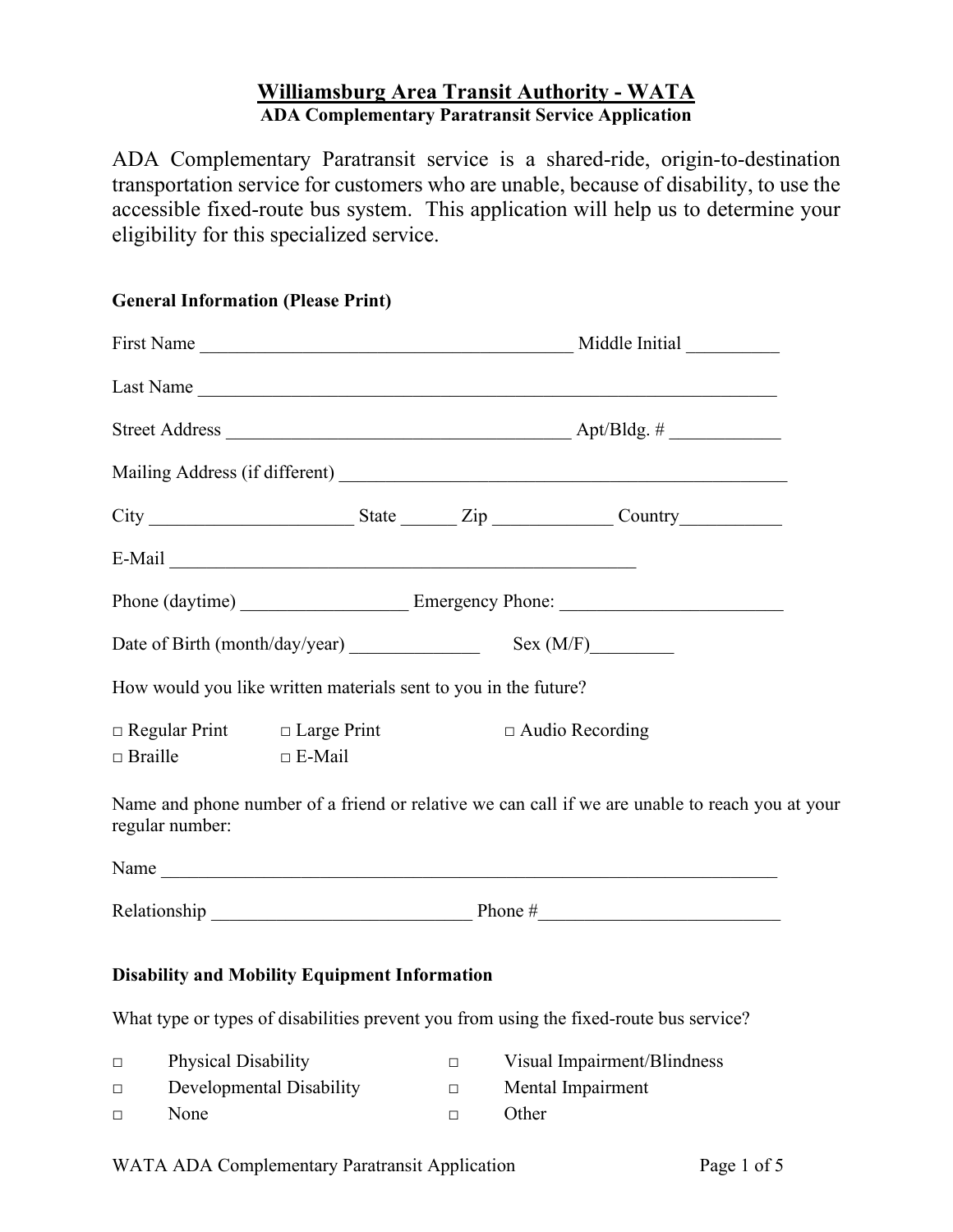Please describe your disability and limitations from using regular bus transit:

 $\mathcal{L}_\text{G}$  , and the contribution of the contribution of the contribution of the contribution of the contribution of the contribution of the contribution of the contribution of the contribution of the contribution of t

 $\mathcal{L}_\text{max} = \mathcal{L}_\text{max} = \mathcal{L}_\text{max} = \mathcal{L}_\text{max} = \mathcal{L}_\text{max} = \mathcal{L}_\text{max} = \mathcal{L}_\text{max} = \mathcal{L}_\text{max} = \mathcal{L}_\text{max} = \mathcal{L}_\text{max} = \mathcal{L}_\text{max} = \mathcal{L}_\text{max} = \mathcal{L}_\text{max} = \mathcal{L}_\text{max} = \mathcal{L}_\text{max} = \mathcal{L}_\text{max} = \mathcal{L}_\text{max} = \mathcal{L}_\text{max} = \mathcal{$ 

If this is a temporary disability or health condition, how long do you expect it to prevent you from using the bus?

Please check all mobility aids or equipment you use:

| $\Box$ | White Cane                                                         |   | Powered Wheelchair         |
|--------|--------------------------------------------------------------------|---|----------------------------|
| $\Box$ | Cane for the blind                                                 | П | <b>Communication Board</b> |
| $\Box$ | Crutches                                                           | П | Powered Scooter            |
| $\Box$ | Leg Braces                                                         | П | Manual Wheelchair          |
| $\Box$ | Prosthesis                                                         | П | Walker                     |
| $\Box$ | Portable Oxygen                                                    | П | Service Animal             |
| $\Box$ | Other                                                              |   |                            |
|        | $\sim$ $\cdot$ 1<br>$\mathbf{r}$ and $\mathbf{r}$ and $\mathbf{r}$ |   |                            |

**□** I do not use any of these mobility aids.

Do you need to bring someone with you to help when you use the bus or van service ("personal assistant" or "personal care attendant")?

| Yes, sometimes | Yes. always | $N_{\Omega}$ |
|----------------|-------------|--------------|
|                |             |              |

### **Ability to Use Fixed-Route Buses**

Please note, all WATA buses are low-floor kneeling, have no steps, and are fully accessible for mobility aids, (i.e., walkers, wheelchairs, etc.) and provide the greatest freedom to those who can use it. What best describes your ability to use the WATA fixed-route buses?

- **□** I cannot get to and from bus stops because of the distance.
- **□** I have a disability or condition which prevents me from riding the buses if the weather is too hot or too cold.
- **□** I have difficulty understanding or remembering things I would have to do to use the bus.
- **□** My disability or health condition can change from day to day. I can ride the fixed-route buses when I am feeling well, but not at other times.
- **□** I can get to and from bus stops only if there are curb-cuts and sidewalks.
- **□** I can never use the fixed-route buses by myself.
- **□** I am not really sure if I can use the fixed-route buses.
- **□** I am not able to use the fixed-route buses for other reasons. *Please explain:*

 $\_$  , and the set of the set of the set of the set of the set of the set of the set of the set of the set of the set of the set of the set of the set of the set of the set of the set of the set of the set of the set of th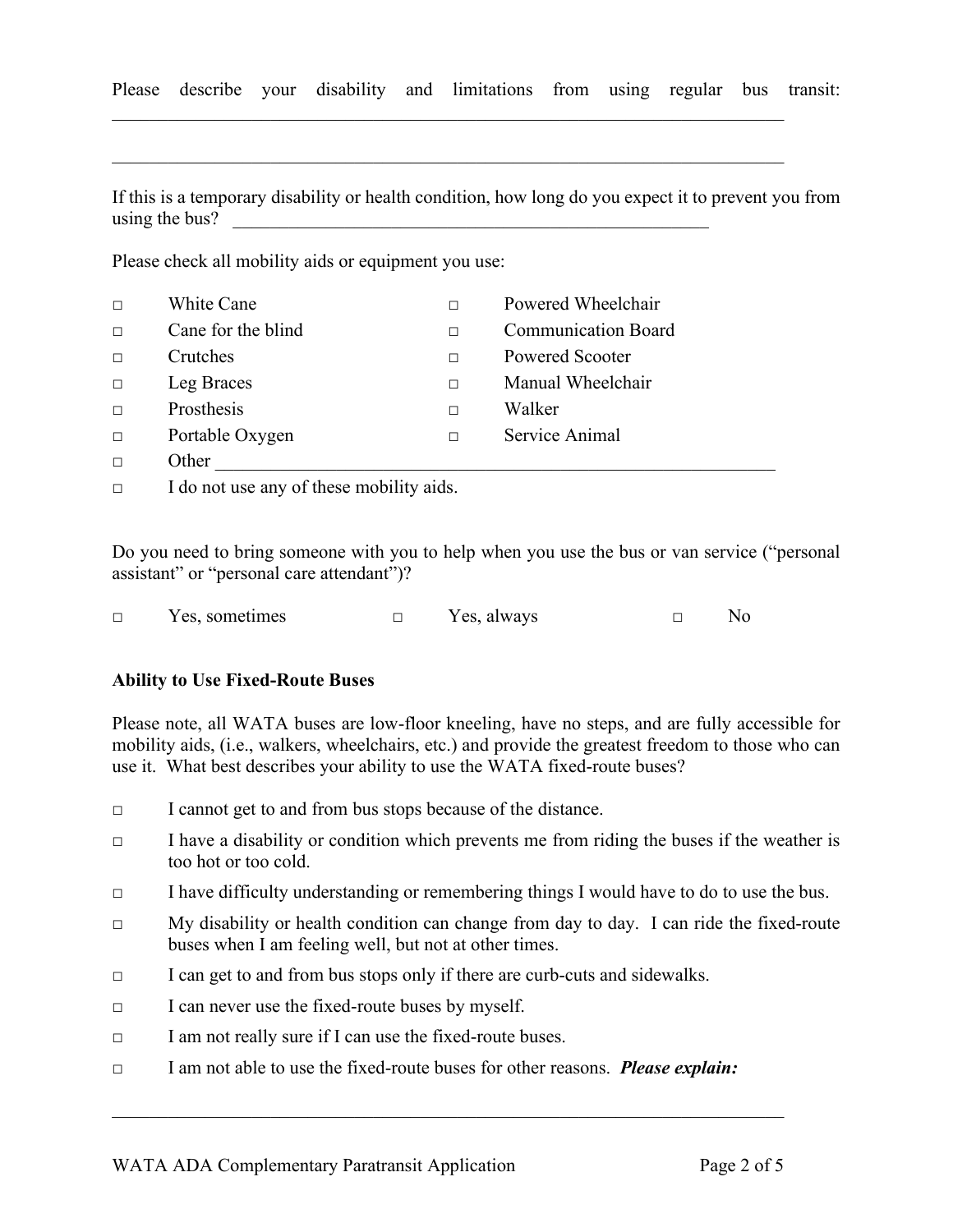Have you ever had training on how to use the WATA bus?

| $\Box$ | <b>Yes</b>                    | $\Box$ | No. |
|--------|-------------------------------|--------|-----|
|        | Would you like free training? |        |     |
| $\Box$ | <b>Yes</b>                    | O.     | N٥  |

## **Where Do You Go and How Do You Get There Now?**

Name the three places you may go and how you get there now.

| 1.                                                 | Where do you go?                                                 |  |  |  |
|----------------------------------------------------|------------------------------------------------------------------|--|--|--|
|                                                    |                                                                  |  |  |  |
|                                                    | How often do you go there? __________ How do you get there now?  |  |  |  |
| 2.                                                 | Where do you go?                                                 |  |  |  |
|                                                    |                                                                  |  |  |  |
|                                                    | How often do you go there? ___________ How do you get there now? |  |  |  |
| 3.                                                 | Where do you go?                                                 |  |  |  |
|                                                    |                                                                  |  |  |  |
|                                                    | How often do you go there? __________ How do you get there now?  |  |  |  |
| Do you currently use the fixed-route buses at all? |                                                                  |  |  |  |
| $\Box$                                             | $\square$ Yes. Which routes?<br>N <sub>o</sub>                   |  |  |  |
|                                                    | When was the last time you used the fixed-route buses?           |  |  |  |

If you used the fixed-route buses in the past but have stopped using them, please explain:

 $\_$  , and the set of the set of the set of the set of the set of the set of the set of the set of the set of the set of the set of the set of the set of the set of the set of the set of the set of the set of the set of th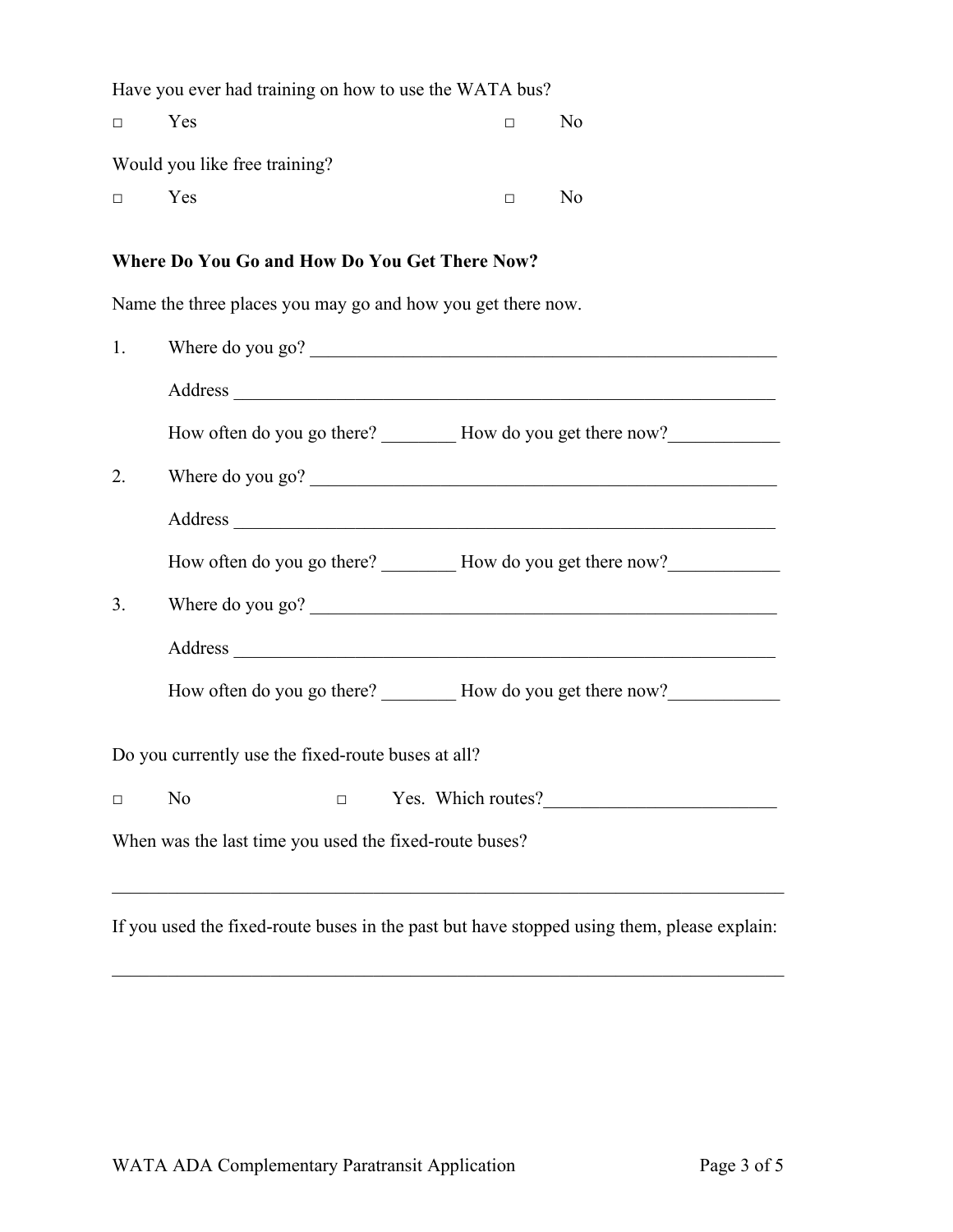I understand the purpose of this form is to determine if I am eligible to use Paratransit door-todoor services. I certify that the information provided in this application is correct. I understand that falsification of information could result in a loss of Paratransit services. I agree to notify WATA if I no longer need to use Paratransit services or if my condition changes.

| Signature of Applicant or Responsible Party<br>Date                                           |                           |  |
|-----------------------------------------------------------------------------------------------|---------------------------|--|
| If someone assisted in completing this application, please provide the following information: |                           |  |
| Print name                                                                                    | Relationship to applicant |  |
| Address                                                                                       |                           |  |
| Agency                                                                                        | Phone                     |  |

WATA will review your application and respond within 21 days of receipt of a completed application. The review process will be suspended if there is no response to requests for additional information from the applicant or health professionals. If we cannot respond within 21 days, you will be eligible to use the service until a determination is made.

Eligibility determinations include the following findings: 1. Full Eligibility, 2. Partial Eligibility or 3. No Eligibility. Individuals denied eligibility for service may appeal the decision. A description of the appeals process will be included with the denial letter to the applicant.